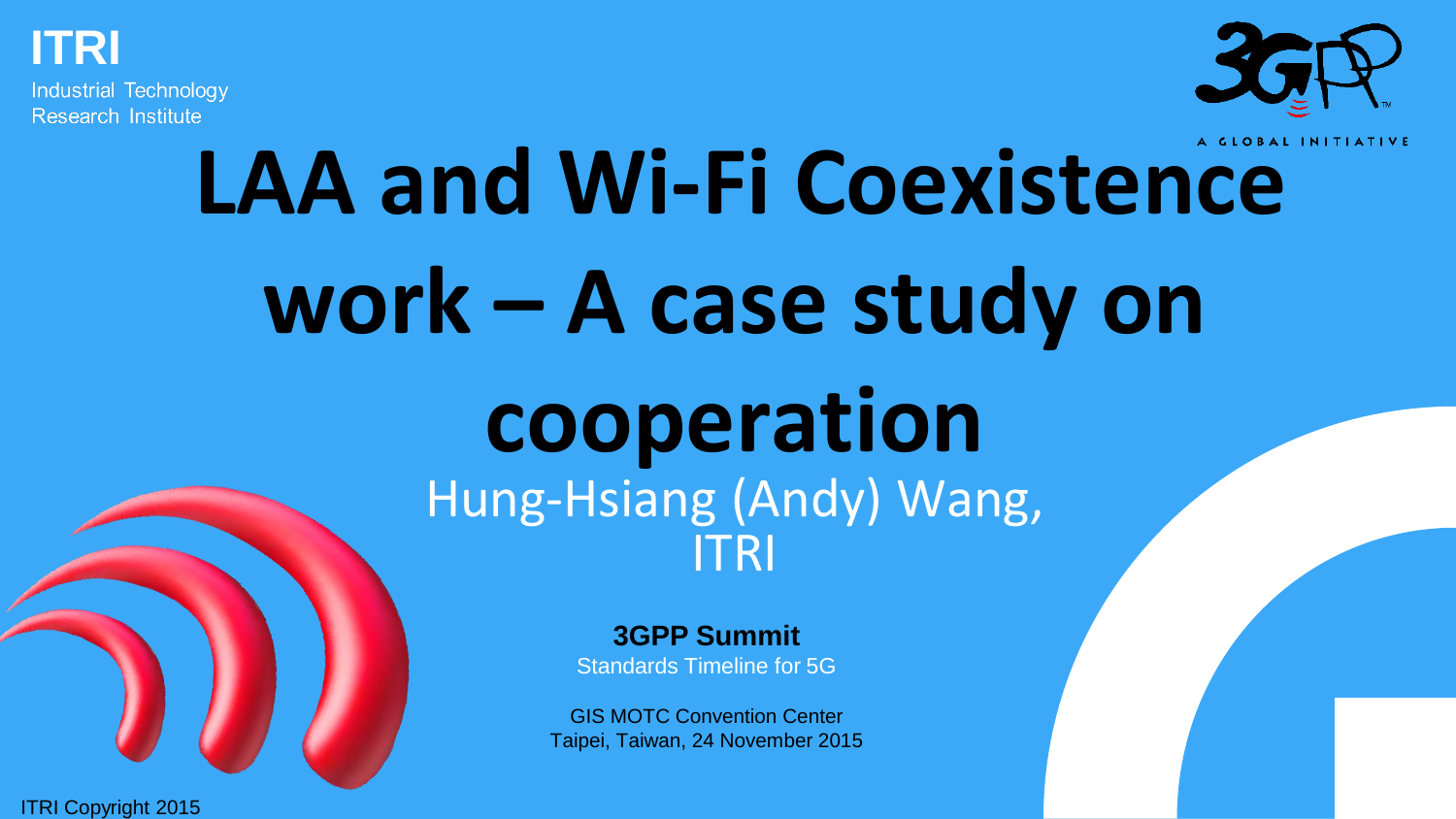





- Background
- Integration of LTE and WLAN
- Licensed Assisted Access (LAA)
- Summary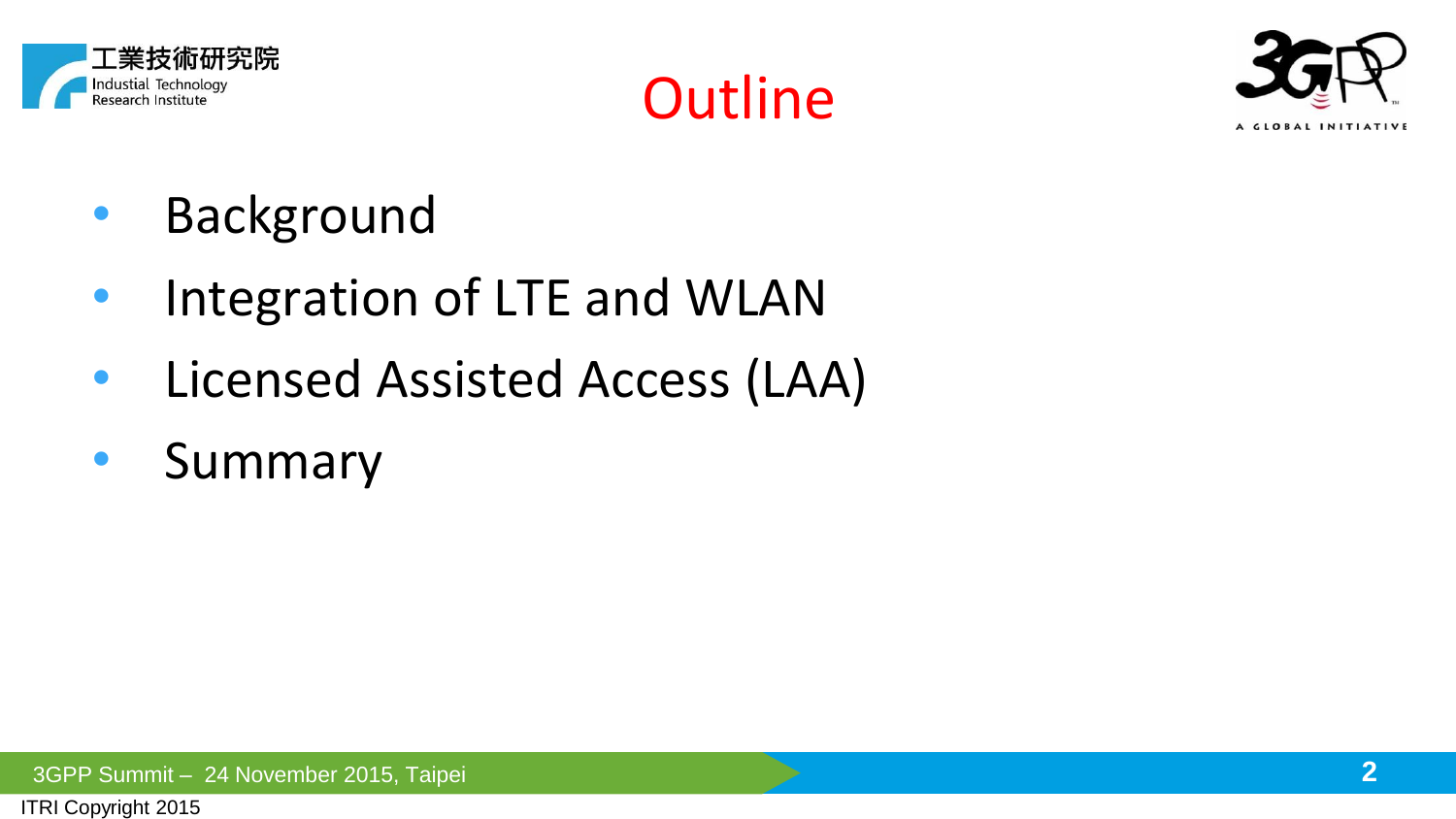

#### Growing Traffic Demand



Broadband Applications Ultra HD (4K、8K…)



Mobile Data Traffic Increase 1000-fold from 2010 to 2020



Mega Connections Over50 billion in 2020



Spectrum Efficiency Requirement 10-fold in 2020



Source:ARIB、Nokia、Qualcomm;ITRI IEK

3GPP Summit – 24 November 2015, Taipei **3**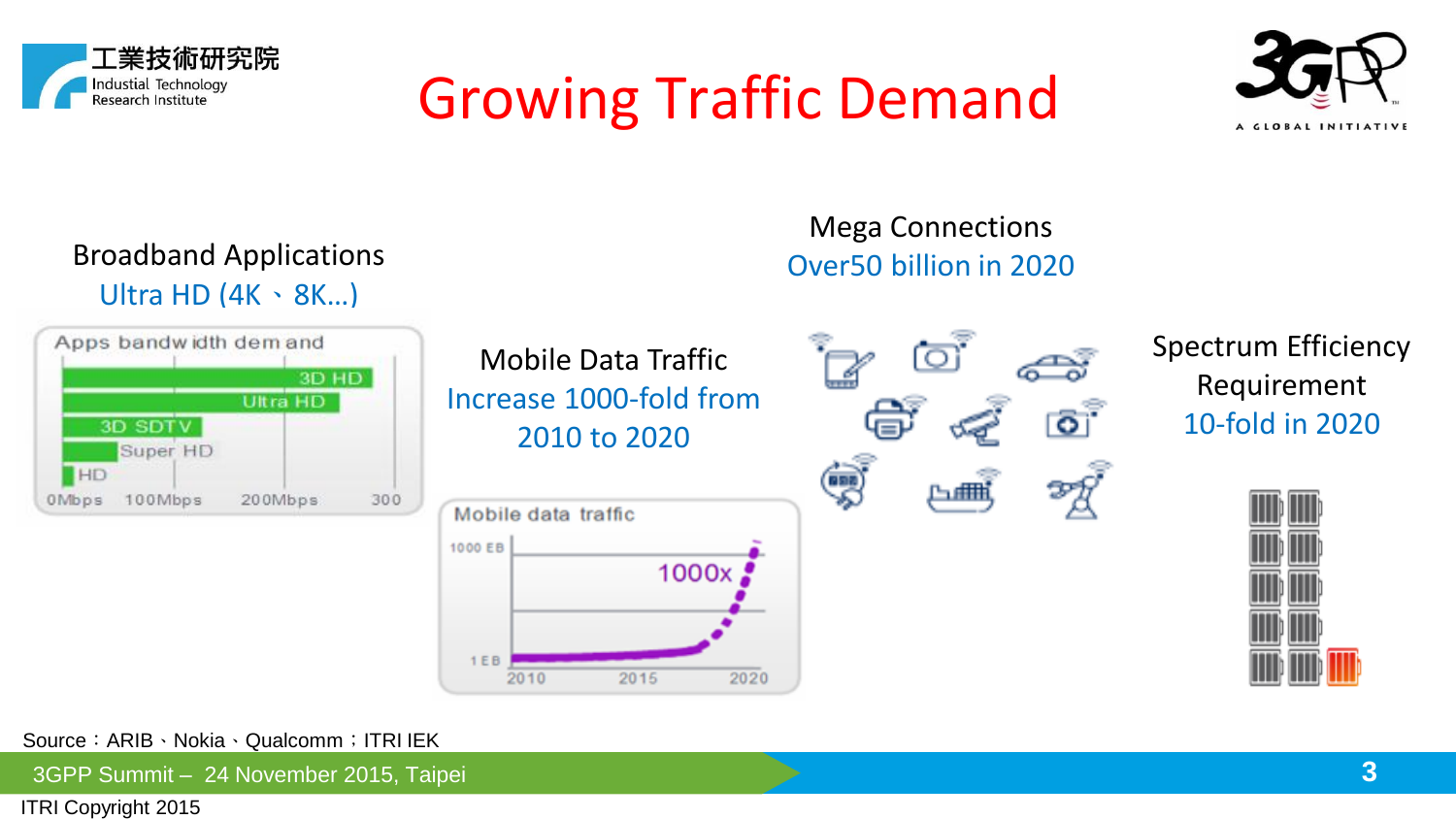





- Opportunistic use of unlicensed spectrum is becoming an important complement for operators to meet the growing traffic demand
	- LTE Related SI/WI
		- Rel-12 LTE/WLAN Interworking
		- Rel-13: LTE-WLAN Radio Level Integration
		- Rel-13: LTE-WLAN Radio Level Integration support Legacy WLAN
		- Rel-13: Licensed-Assisted Access using LTE

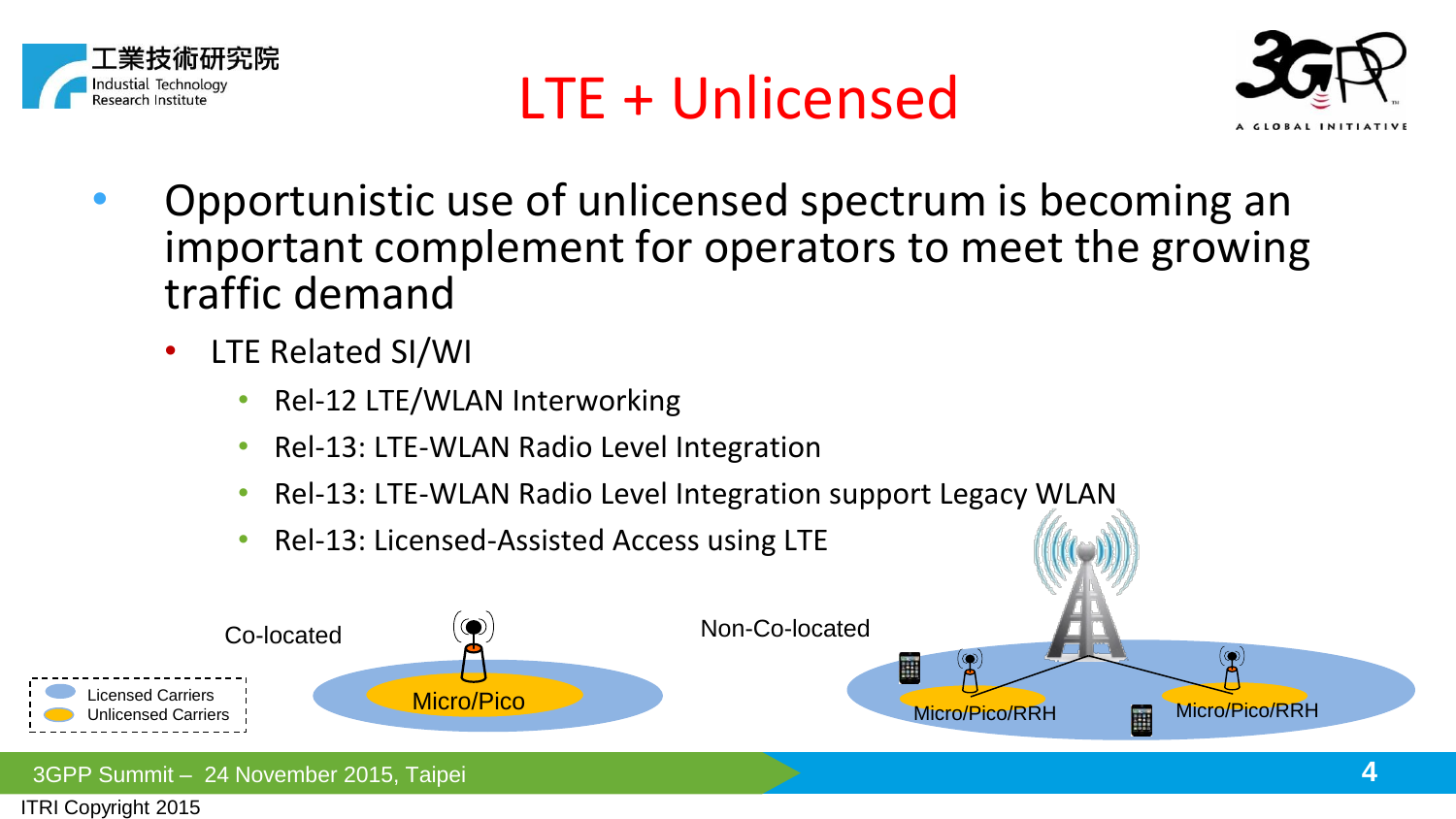



**and "RAN thresholds"**

**\*RAN provides "RAN assistance information" for ANDSF rules**

ANDSF: Access Network Discovery and Selection Function

3GPP Summit – 24 November 2015, Taipei **5**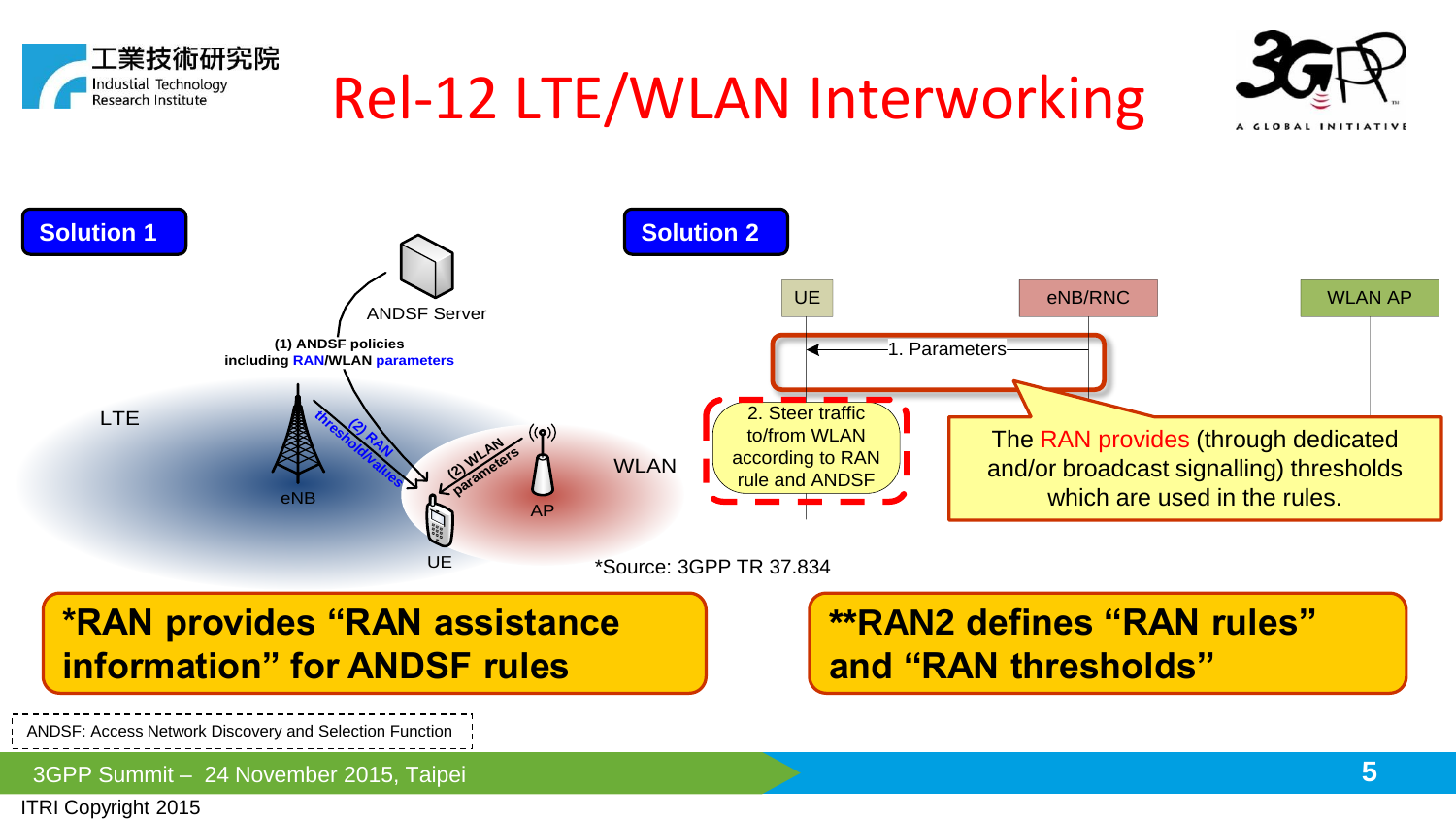

#### 3GPP/WLAN Interworking Evolution



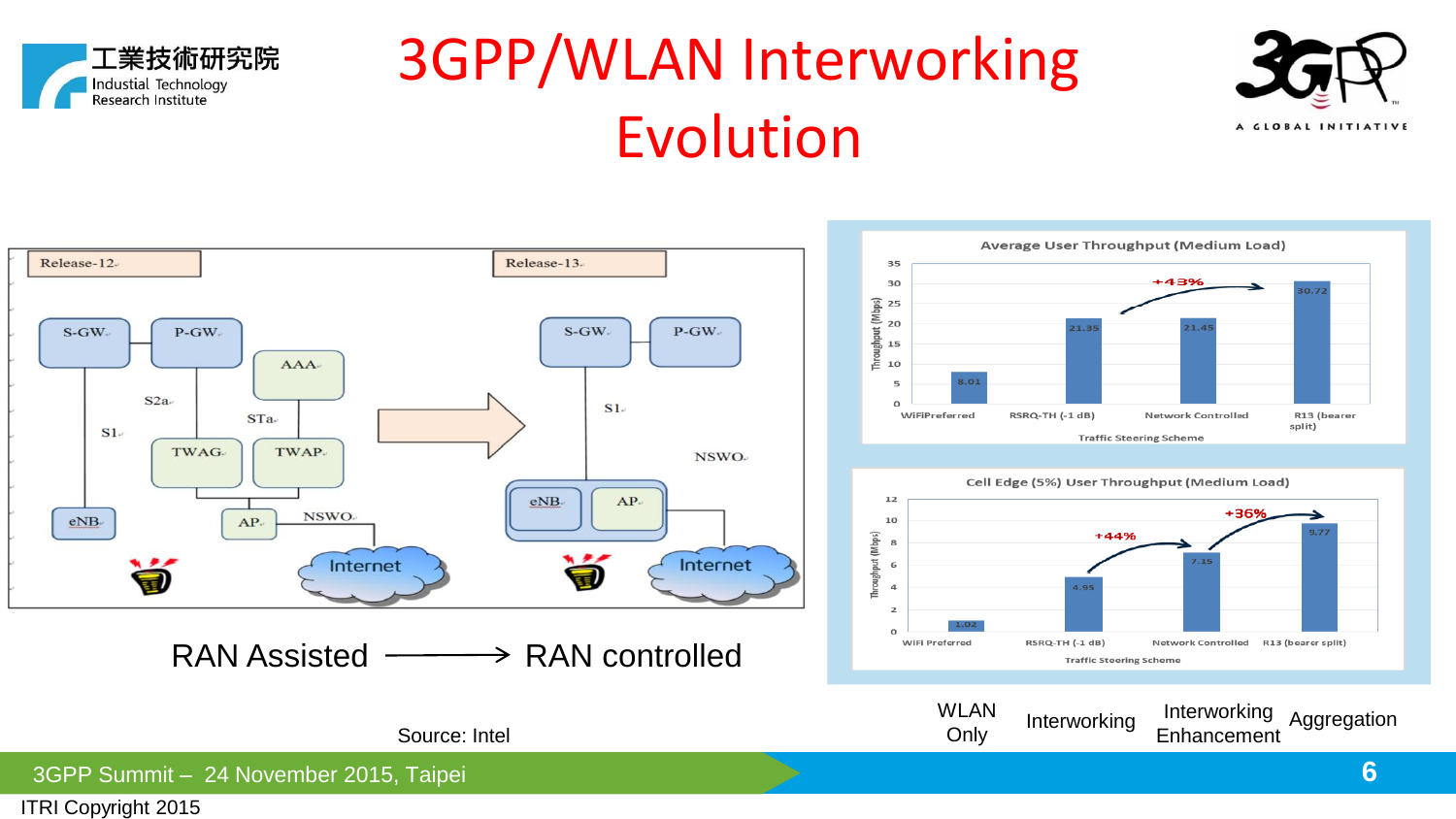

#### Rel-13: LTE-WLAN Radio Level Integration



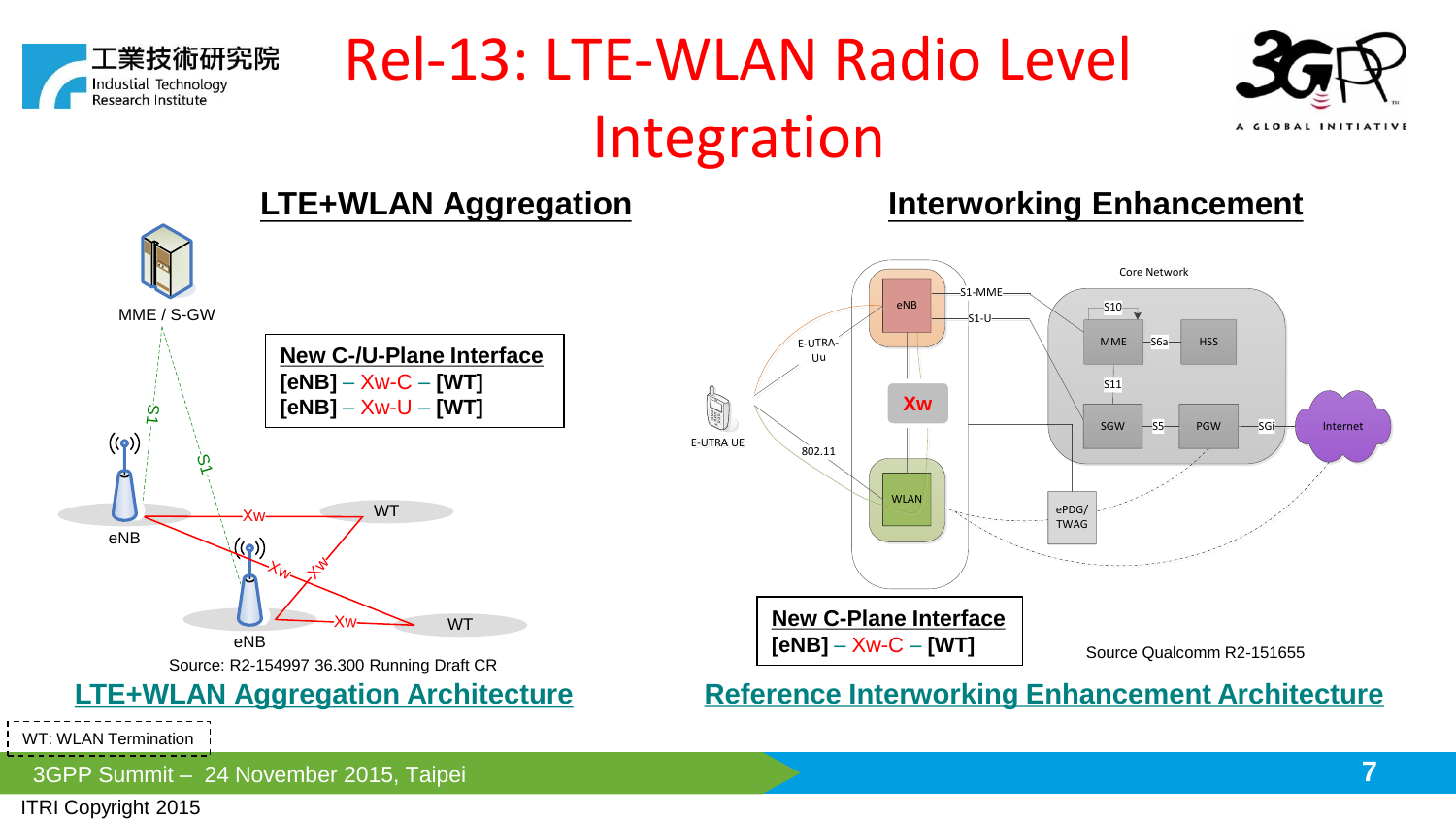





- Scope
	- Solution shall support legacy WLAN deployments without any need for modifications to the deployed WLAN nodes.
- Architecture:
	- Based on IPsec tunneling above PDCP protocol layer between eNB and UE over WLAN.



3GPP Summit – 24 November 2015, Taipei **8**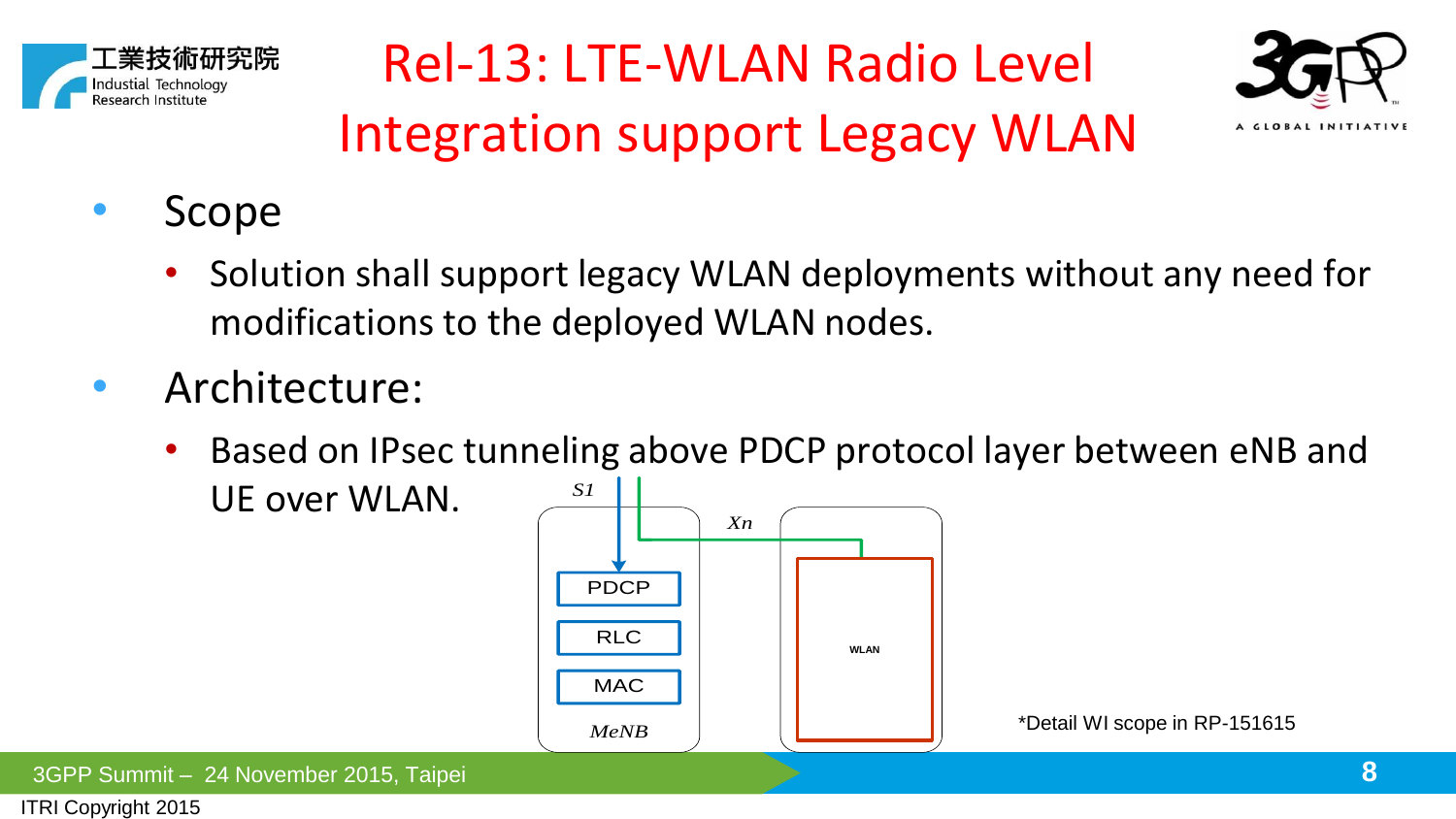





- Improvement for WiFi under mobile or roaming scenarios are required.
- Companies see benefits for operators to utilize unlicensed spectrum with a unified network
	- may offer potential operational cost saving, improved spectral efficiency and better user experience (\*)

\*Refer to RWS 140029

3GPP Summit – 24 November 2015, Taipei **9**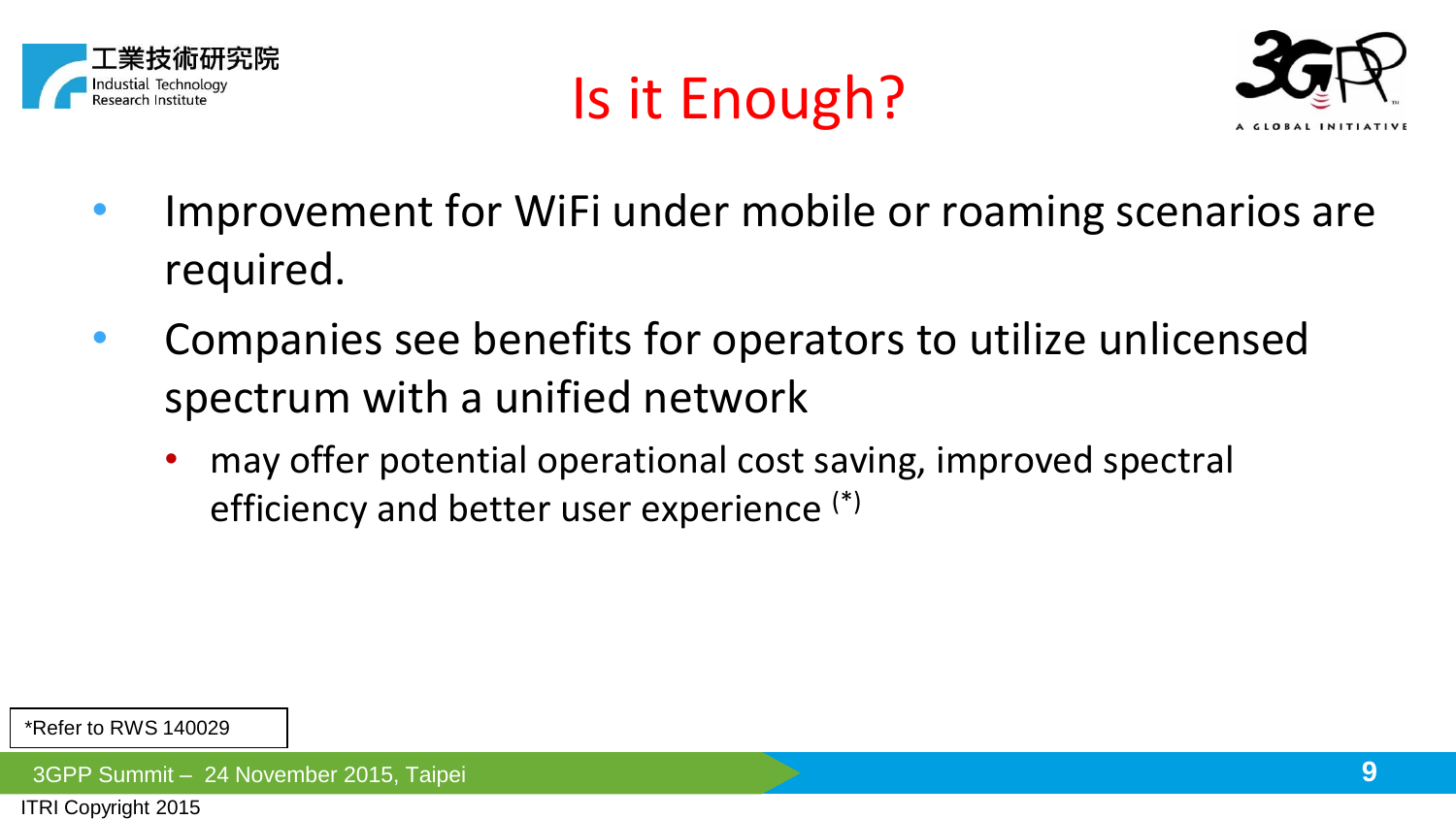





- Band Availability
	- Large amount of unlicensed spectrum available in 5GHz band
- Regulatory
	- Listen-Before-Talk (LBT) and maximum transmission duration etc. 5 GHz Spectrum

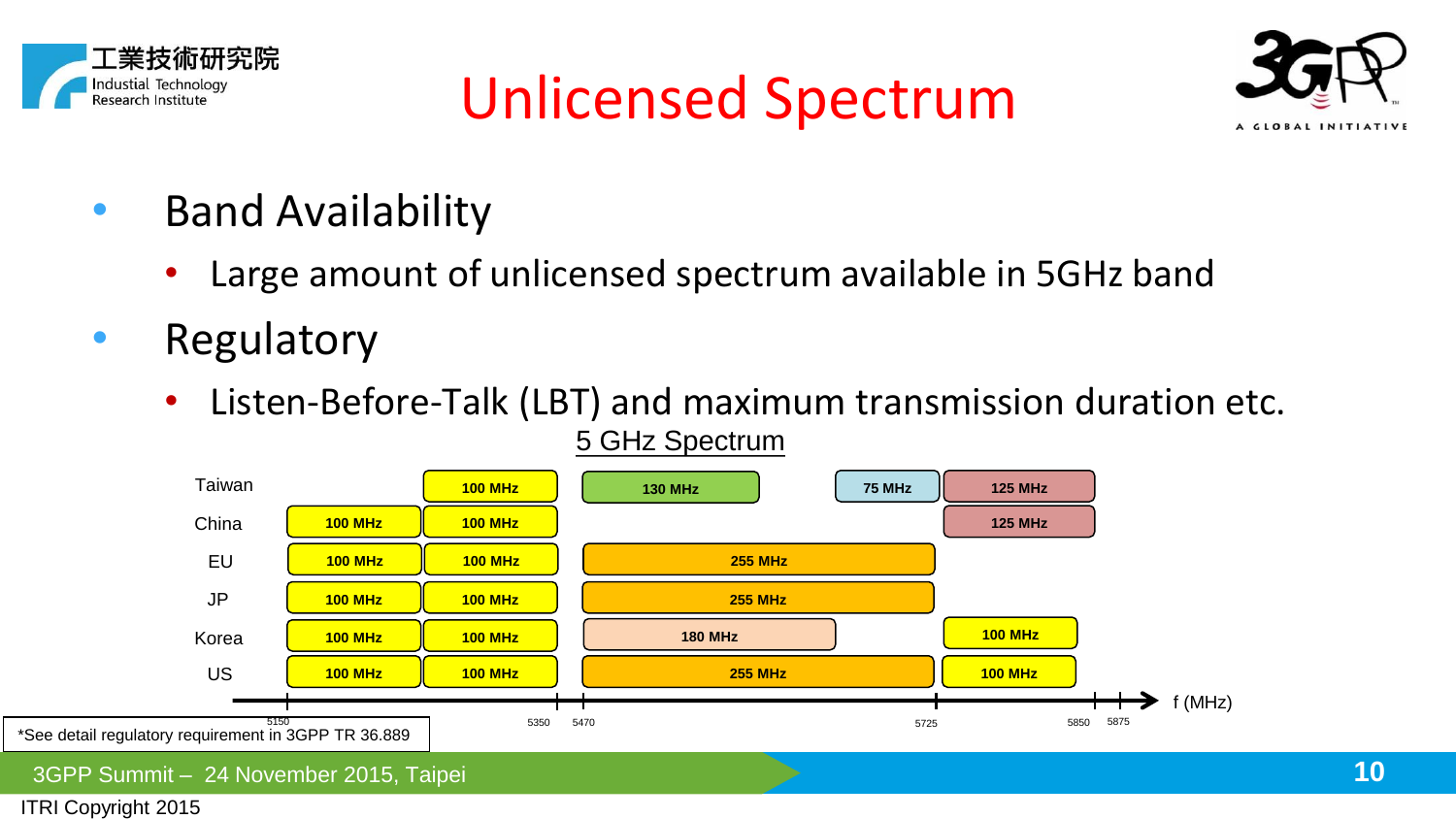

#### Licensed-Assisted Access using LTE



- Benefit
	- LTE licensed spectrum for performance + LTE unlicensed spectrum for data rate boost
	- Reduce latency and smoother transition
- Facing issue
	- **Friendly**
	- Fair

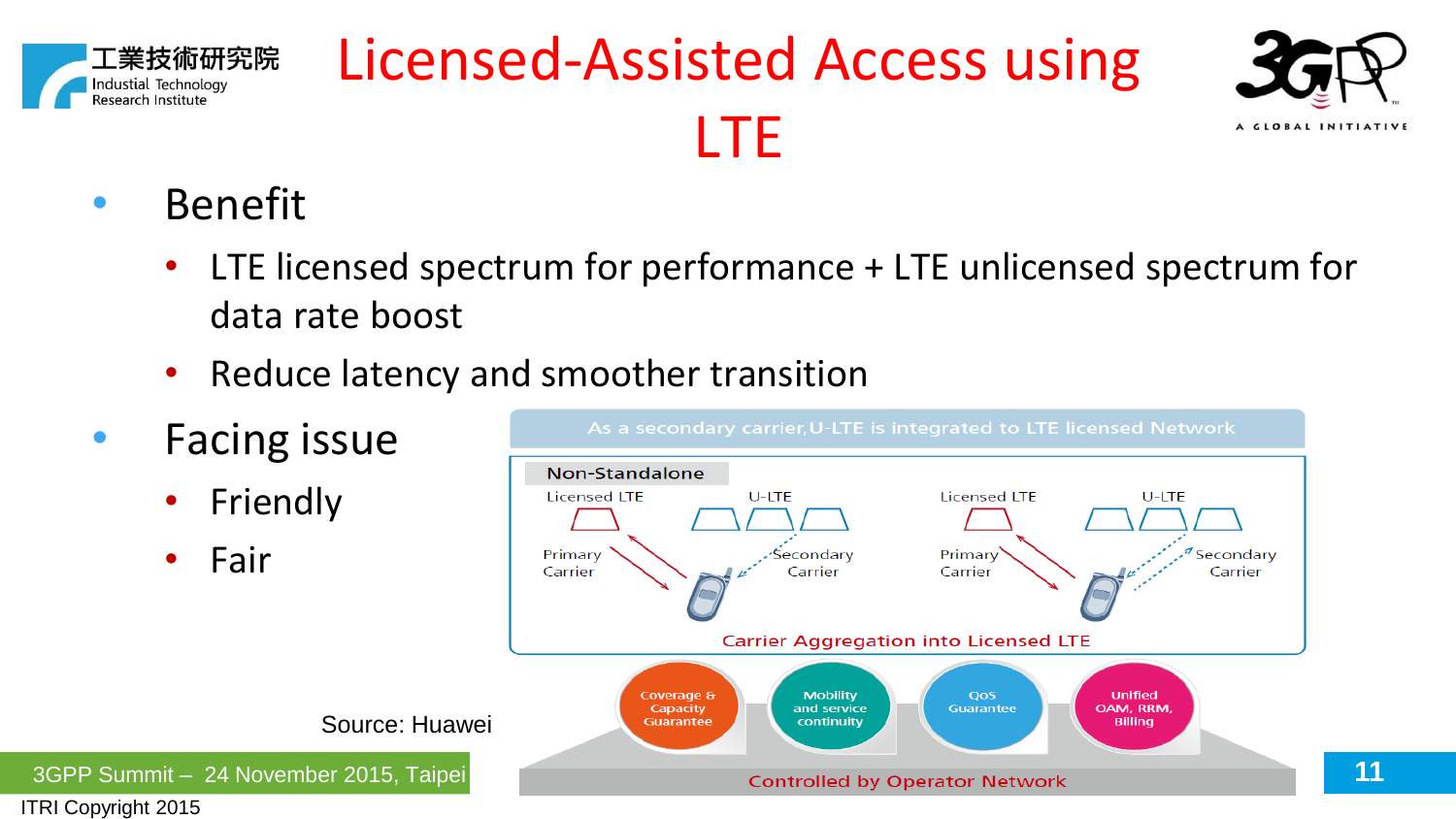





- Single global solution allowing compliance with any regional regulatory requirements
- Effective and fair coexistence with Wi-Fi
- Effective and fair coexistence among LAA networks deployed by different operators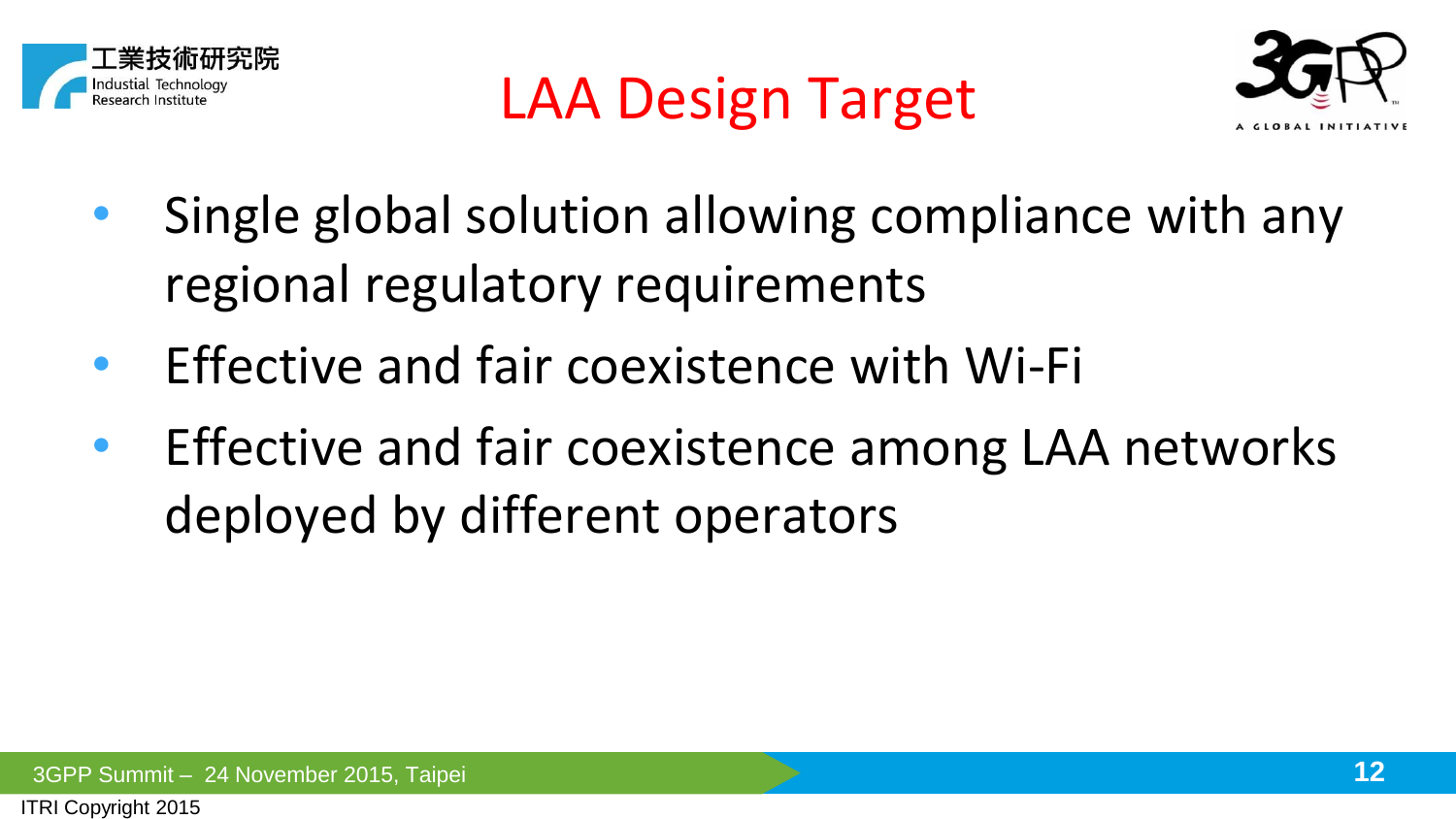





- To be Friendly and Fair coexistence
	- Category 4 LBT mechanism is recommended as the baseline
		- Modified based on ETSI Option B consider LBT and back-off window  $(*)$
		- Status update and joint meeting with IEEE
- Rel-13 focus on unlicensed band as supplemental DL
	- Performance study: Coexistence evaluation results for LAA with only DL transmissions
		- DL-only LAA coexisting with DL+UL Wi-Fi
		- Performance metrics include UPT, delay,  $5<sup>th</sup>$ ,  $50<sup>th</sup>$  and  $95<sup>th</sup>$  percentile and mean values, and low, medium and high loads etc.

**(\*)See detail in 3GPP TR 36.889 – 7.2.1.6**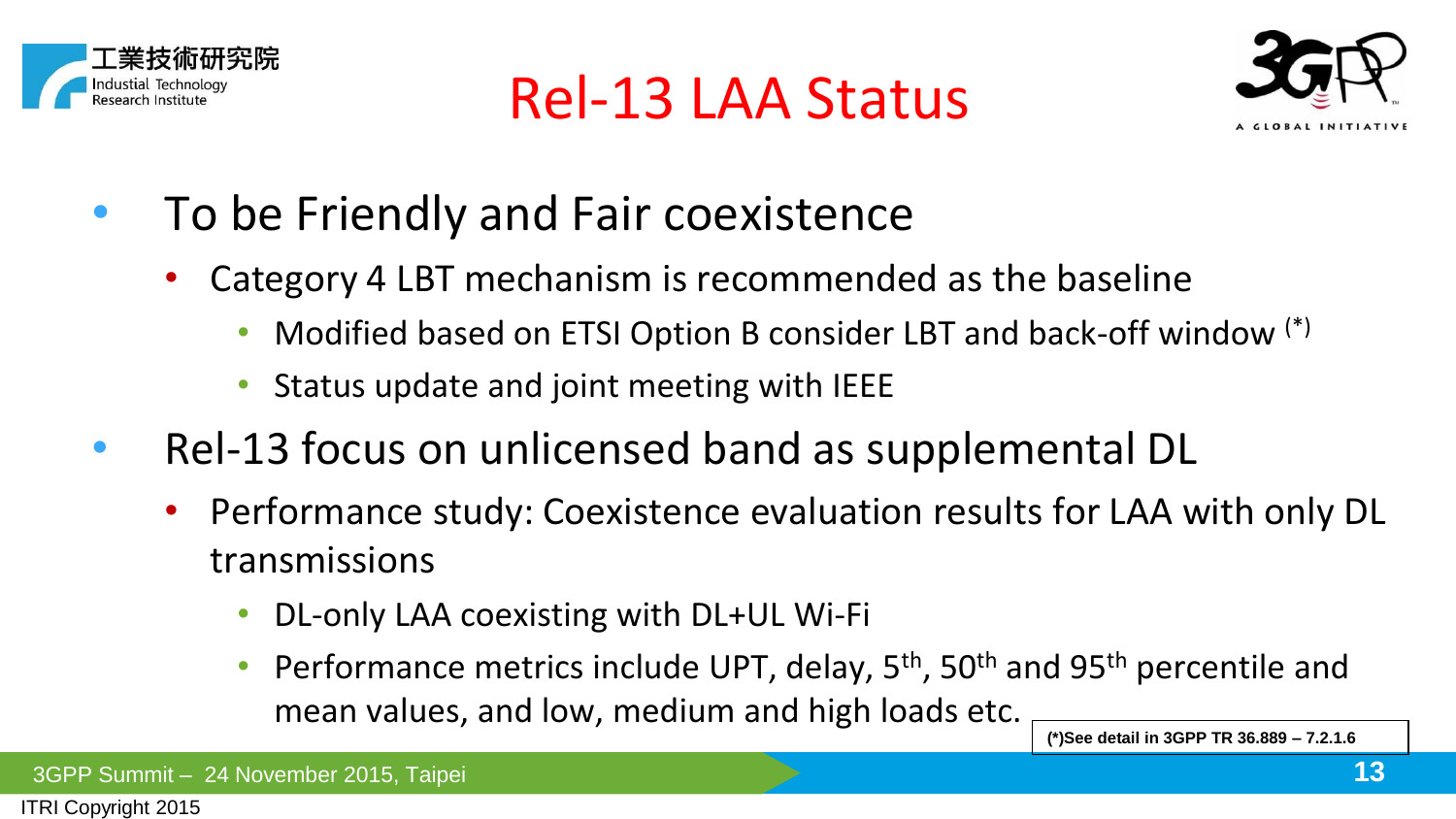

### Wireless Simulator Evolution (WiSE)



- ITRI developed 4G/5G System Level Simulator
	- Support standard 3GPP eNB/Cell deployments with 1000+ UEs under different mobility scenarios (such as Rural / Urban / Indoor etc.)
	- Calibrated system level simulation results

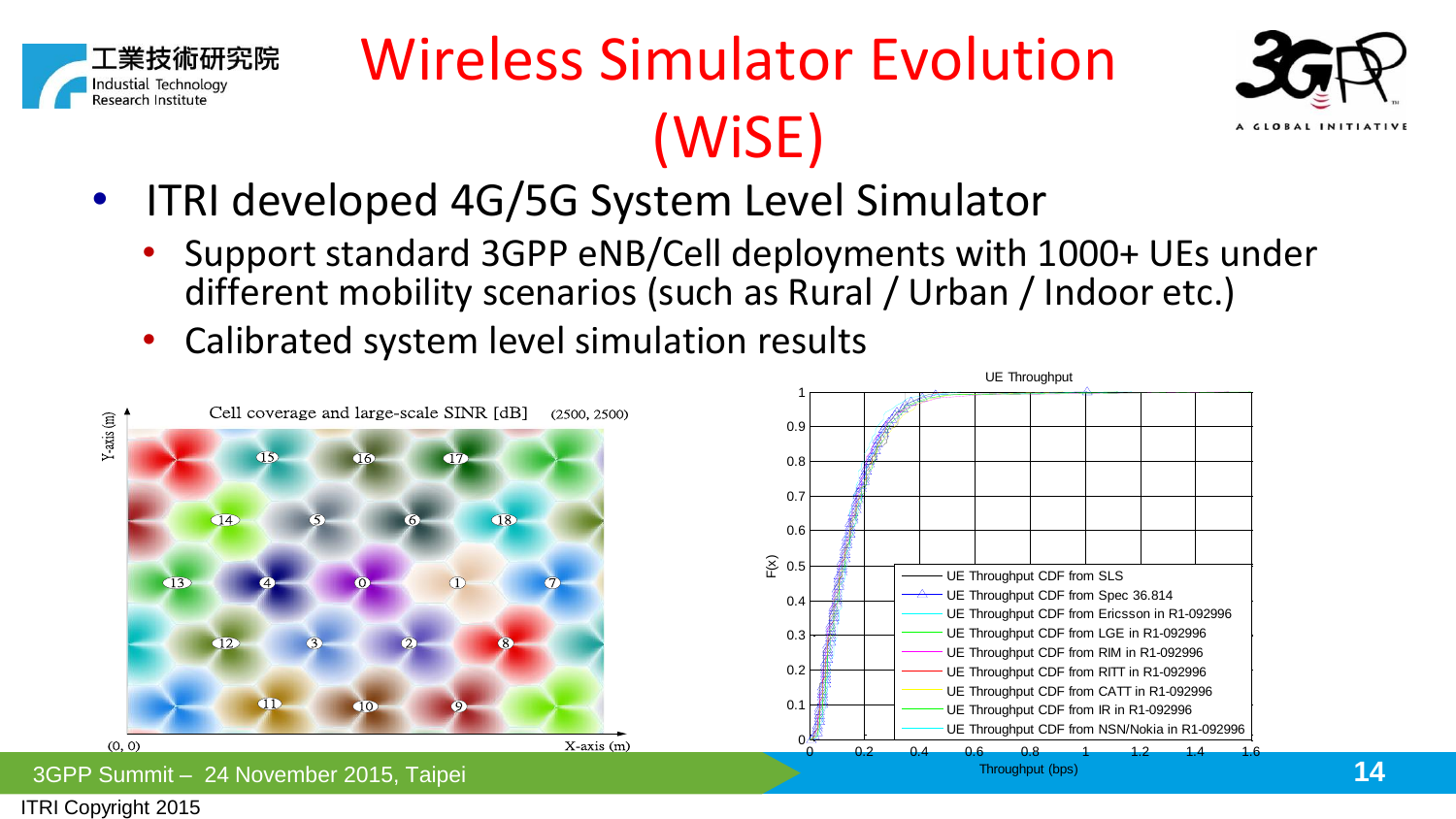

#### Observations from LAA Evaluation Results



- Evaluation results of an LAA network operating a category 4 DL LBT scheme showed that it can operate without impacting Wi-Fi more than an equivalent Wi-Fi network (\*)
- LAA can coexist with WiFi and outperform it in terms of spectral efficiency

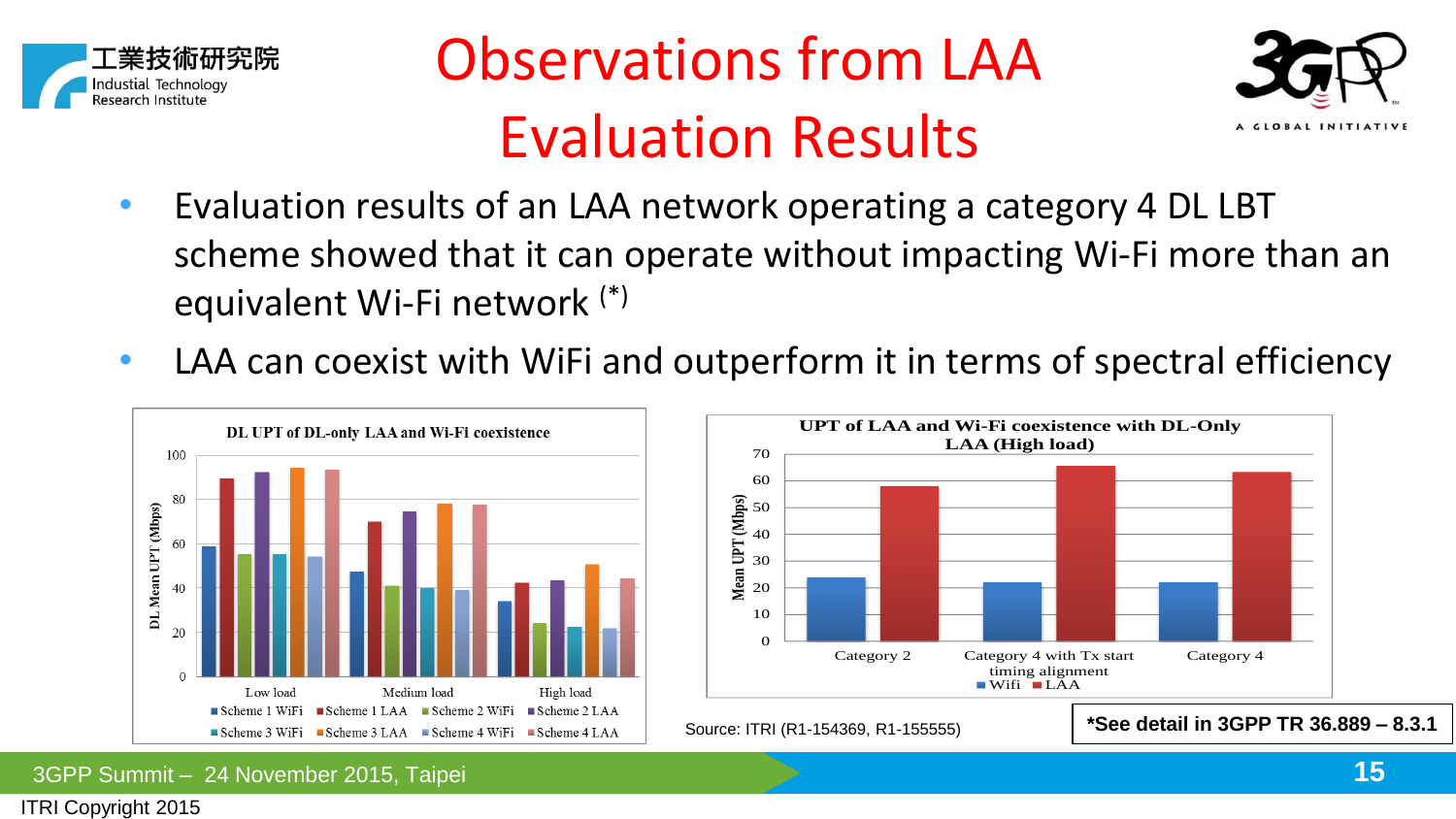





- LTE + Unlicensed can increase spectral efficiency
	- Improve Coverage
	- Reduce Latency
	- Enhance Peak Data Rate
- LAA and WiFi Coexistence
	- Toward being friendly and fair in unlicensed band
	- Evaluation results showed that LAA can operate without impacting Wi-Fi more than an equivalent Wi-Fi network.